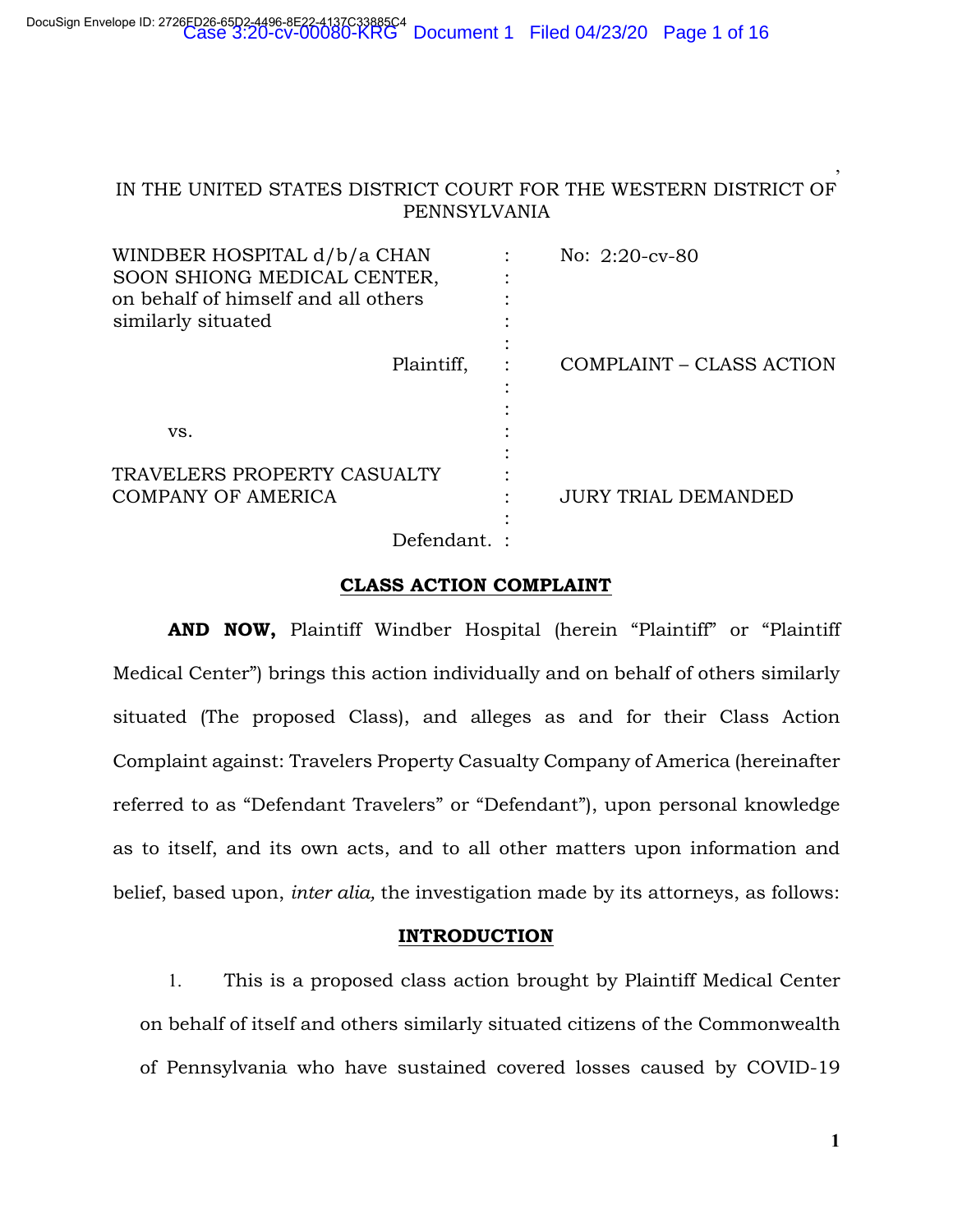virus and were issued a policy of insurance providing , *inter alia*, business income, extra expense, contamination, civil authority and other applicable coverages to each class member; (b) the putative class member has suffered covered losses under those policies by reason of the COVID-19 virus and referenced Orders; and (c) Defendant Travelers has disclaimed coverage and/or refused to acknowledge coverage under the policy in question for the loss.

2. The present action seeks declaratory and injunctive relief with respect to insurance coverage for losses caused by the COVID-19 virus and the governmental Orders entered in connection therewith.

### **PARTIES**

3. Plaintiff, Chan Soon – Shiong Medical Center at Windber ("Medical Center") is a corporation organized and existing under the Commonwealth of Pennsylvania, with its principal place of business located at 600 Somerset Avenue, Windber, Pennsylvania 15963; as such, Plaintiff is a citizen of the Commonwealth of Pennsylvania.

4. Plaintiff owns and operates Chan Soon – Shiong Medical Center at Windber, Johnstown and Portage, Pennsylvania.

5. Defendant, Travelers Property Casualty Company of America, ("Travelers") is a corporation organized and existing under the laws of the State of Connecticut with its principal place of business in Hartford,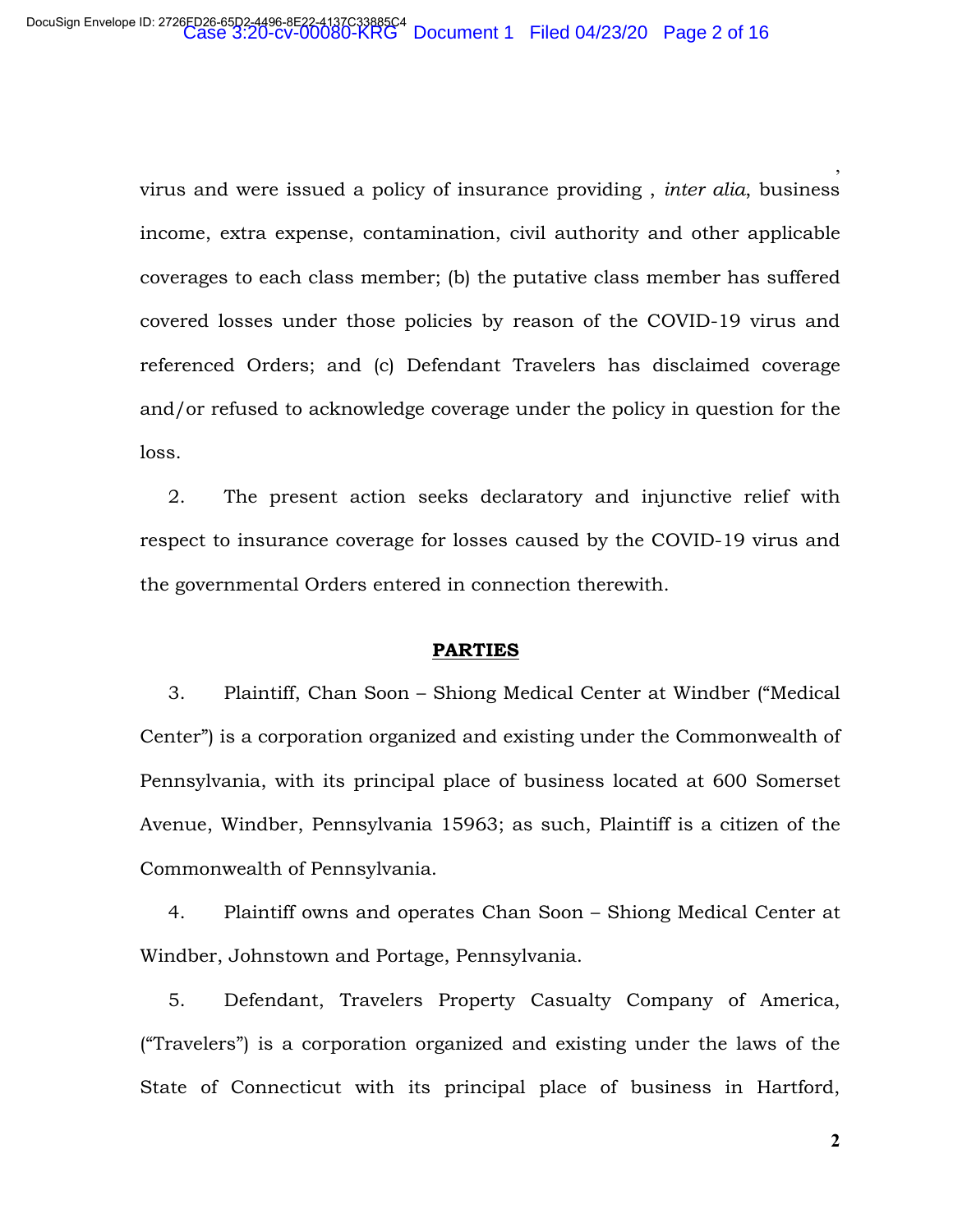Connecticut, being duly authorized to and regularly and routinely conducting business in the Commonwealth of Pennsylvania.

#### **JURISDICTION AND VENUE**

6. This court has jurisdiction over the claims asserted herein pursuant to 28 U.S.C. § 1332(d)(2)(A) in that the amount in controversy exceeds the sum or value of \$5,000,000.00, exclusive of interest and costs, and is class action in which members of the Putative Class are citizens of States different from Defendant Travelers.

7. No administrative or other non-judicial adjudicative body in the Commonwealth of Pennsylvania has jurisdiction or authority to hear disputes raised in this litigation regarding Plaintiff's and the proposed class' claims against Defendant Travelers.

8. Venue is proper pursuant to 15 U.S.C. § 80b-14 and U.S.C. § 1391.

9. Defendant Travelers regularly conducts and solicits business in this District.

#### **INSURANCE COVERAGE**

10. At all times material hereto, there existed, in full force and effect, a Deluxe Property Policy (No. P-630-4C211340-TIL-19) ("Travelers Policy") issued by Defendant, Travelers, to Plaintiff, Medical Center, providing, *inter alia*, property, business, personal property, business income, extra expense, continuation, civil authority and additional coverages applicable to the losses

**3**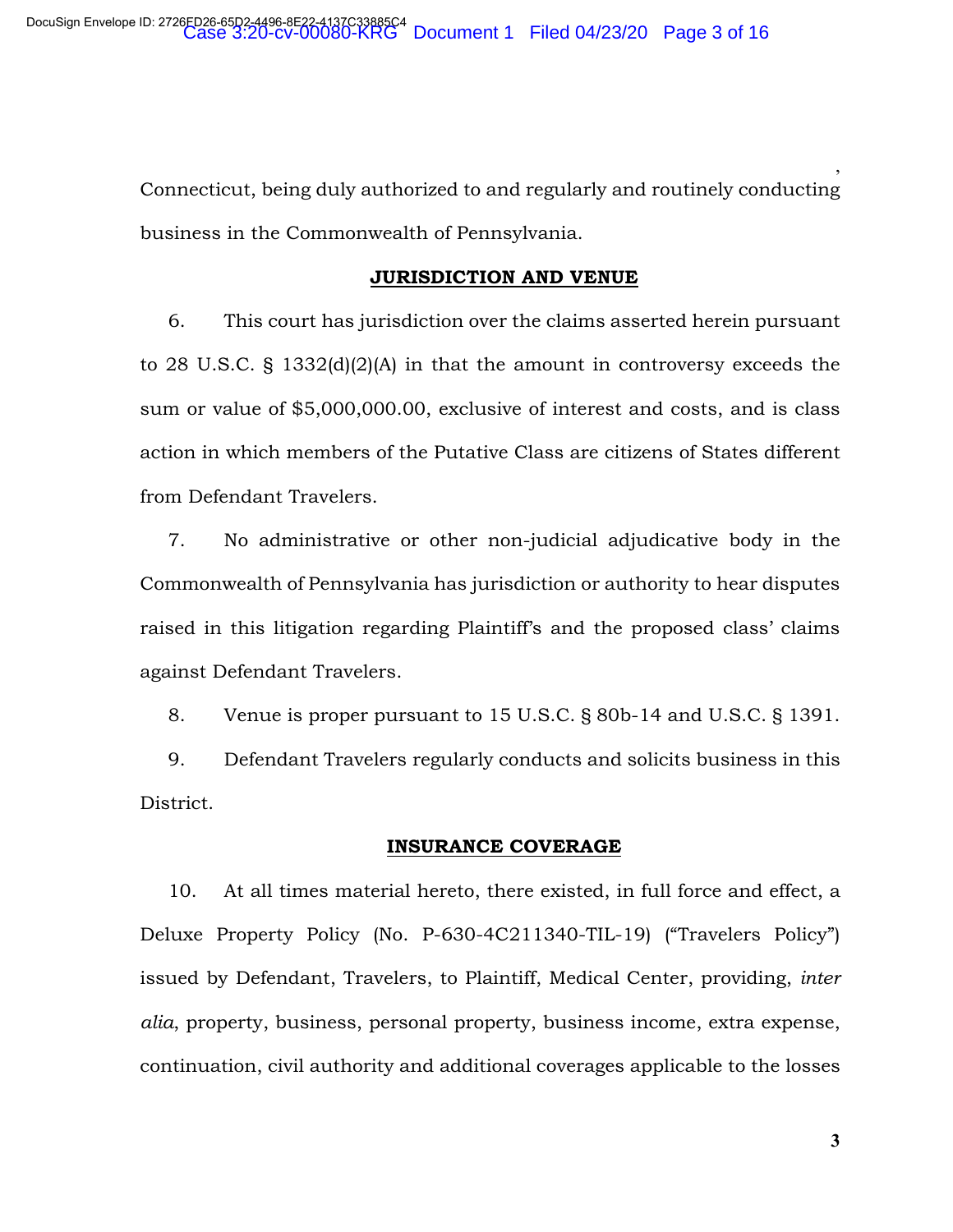clamed in this action. A true and correct copy of the Travelers Policy is attached hereto and marked as Exhibit "A".

11. The Travelers Policy was in effect and provided coverage for the period October 19, 2019 to October 19, 2020.

12. The Travelers Policy is an "All Risks" policy which provides coverage for losses to the insured premises unless specifically excluded.

13. The Travelers Policy does not exclude the losses caused by the Coronavirus Pandemic.

14. The Travelers Policy provides coverage for the losses incurred by Plaintiff, Medical Center, as a result of the Coronavirus Pandemic and the actions of the government in response thereto.

#### **CORONAVIRUS PANDEMIC**

11. The Center for Disease Control and the World Health Organization has for years warned of the possibility of an airborne virus which could cause a worldwide pandemic.

12. Coronavirus COVID-19 is a highly contagious airborne virus which has rapidly spread and continues to spread across the United States.

13. COVID-19 has been declared a pandemic by the World Health Organization.

14. The COVID-19 virus remains stable and transmittable in aerosols and various surfaces for prolonged periods of time, up to two to three days on some surfaces.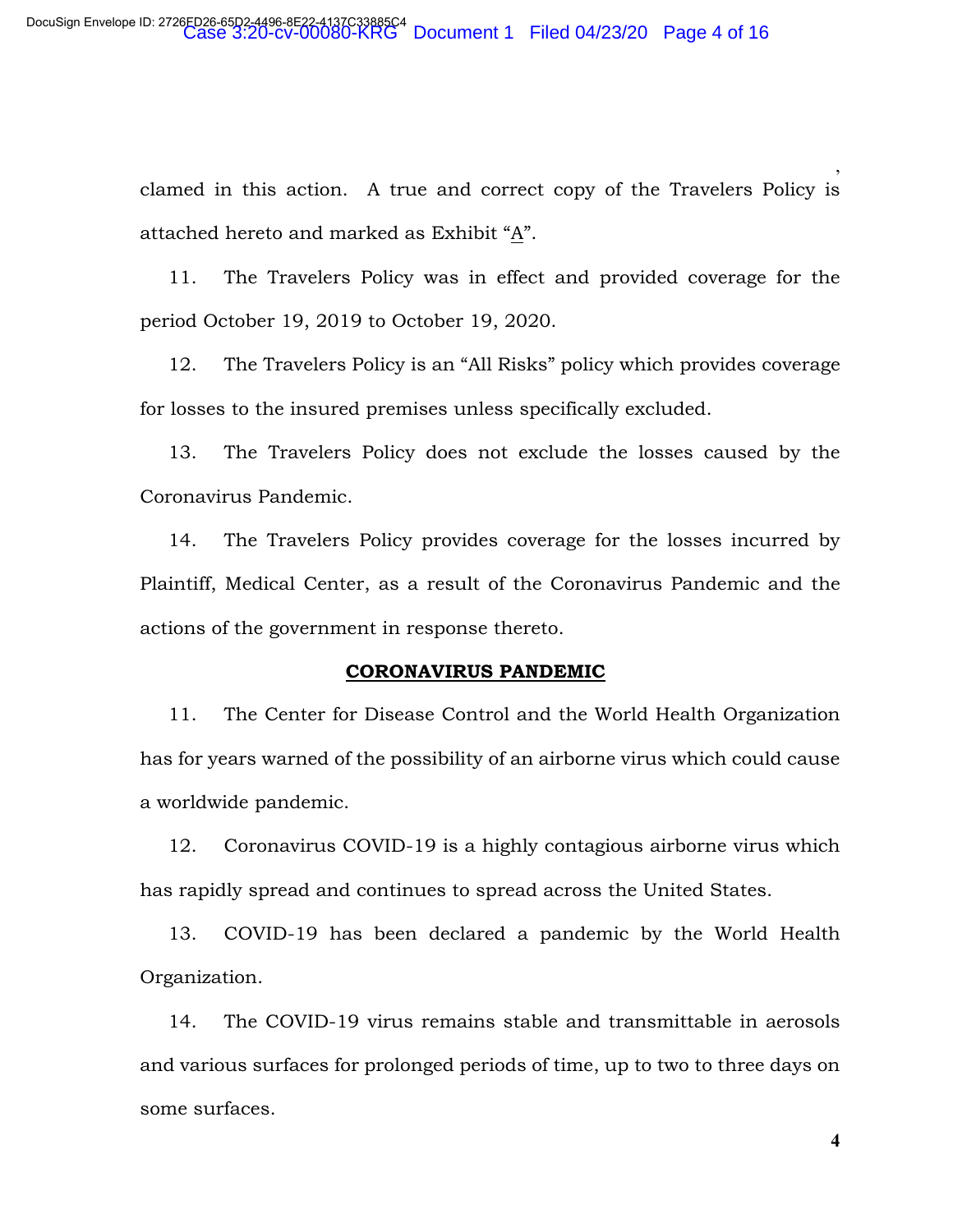15. The COVID-19 pandemic has been exacerbated by the fact that the virus infects and stays on the surfaces of objects and materials for prolonged periods.

16. The COVID-19 virus is a public health crisis that has profoundly affected all aspects of society, including the ability of the public to congregate and gather.

17. The Center for Disease Control has issued guidance that gatherings of more than ten (10) people should not occur; such gatherings increase the danger of contracting the COVID19 virus.

18. On March 6, 2020, Governor Tom Wolf issued a Proclamation of Disaster Emergency as a result of the COVID-19 virus.

19. On March 19, 2020, Governor Tom Wolf issued an Order requiring all non-life sustaining businesses in the Commonwealth to cease operation and to close all physical locations.

20. On March 23, 2020, Governor Tom Wolf issued a Stay at Home Order for citizens of various counties in Pennsylvania.

21. On March 23, 2020 the Pennsylvania Department of Health issued a similar Order noting that the "operation of non-life sustaining businesses present the opportunity for unnecessary gatherings, personal contact and interaction that will increase the risk of transmission and the risk of community spread of COVID-19."

**5**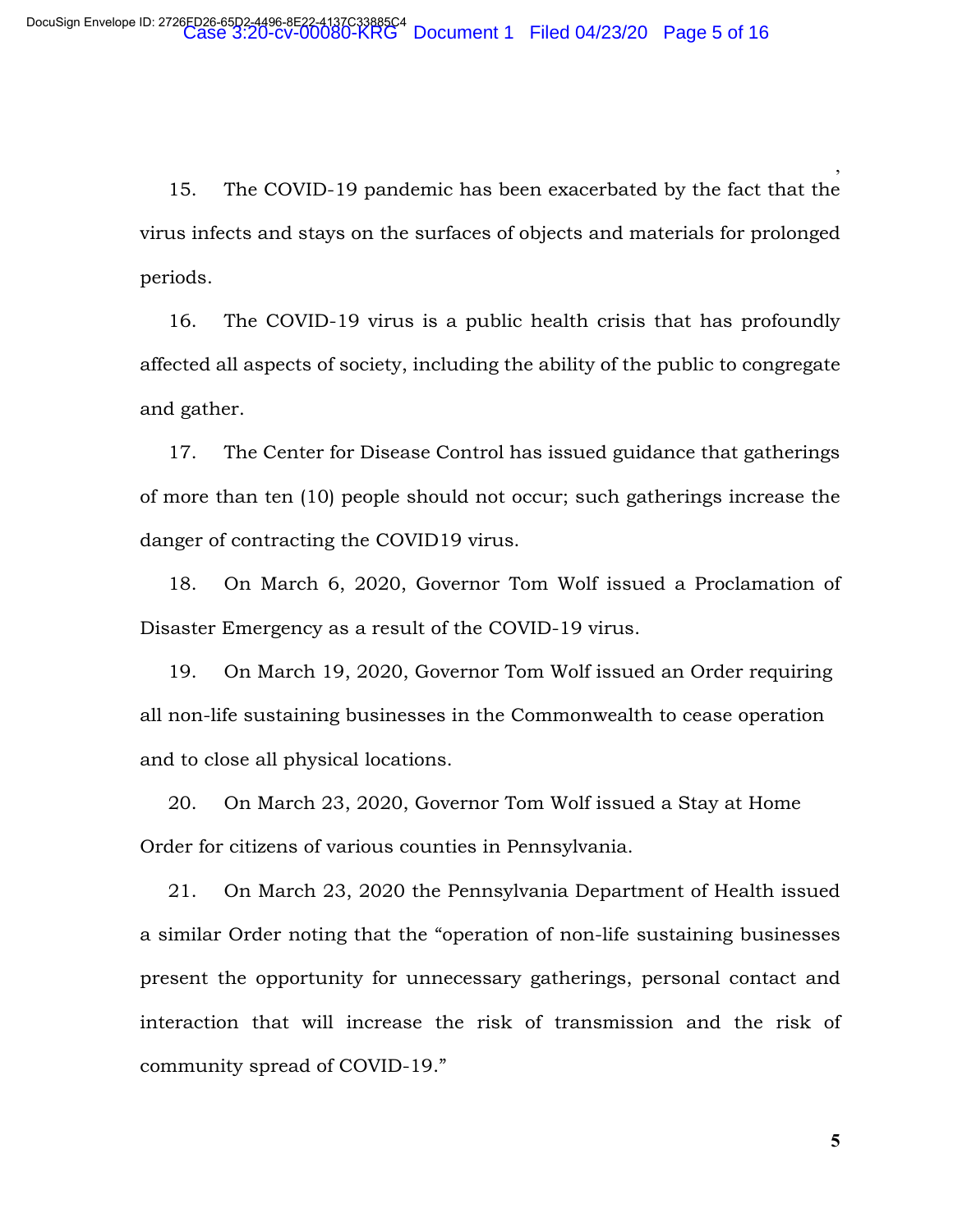22. On April 1, 2020, Governor Tom Wolf enforced the March 23, 2020 Stay at Home Order to the entire Commonwealth of Pennsylvania.

23. On April 20, 2020, Governor Tom Wolf extended the March 23, 2020 Stay at Home Order to May 8, 2020 for the entire Commonwealth of Pennsylvania.

24. The COVID-19 virus, as evidenced by these Orders, causes damage to property, particularly in places of business, such as that of Plaintiff, Medical Center, and other similarly situated persons and organizations, where the operation of the business requires inter-action, gatherings and contact in areas where there exists a heightened risk of contamination by the COVID-19 virus.

#### **IMPACT OF COVID-19 VIRUS**

25. As a result of the impact of the COVID-19 virus and the referenced Orders of the Governor, Plaintiff, Medical Center, has been ordered to close its business and forced to furlough employees, thereby incurring loss.

26. As a result of the impact of the COVID-19 virus and the referenced Orders of the Governor, many similarly situated businesses have been ordered to close, thereby incurring losses similar to Plaintiff.

27. The business of Plaintiff, Medical Center, like many businesses, operates in "closed environment" where many persons, including employees and customers, cycle in and out thereby creating a risk of contamination to the insured premises.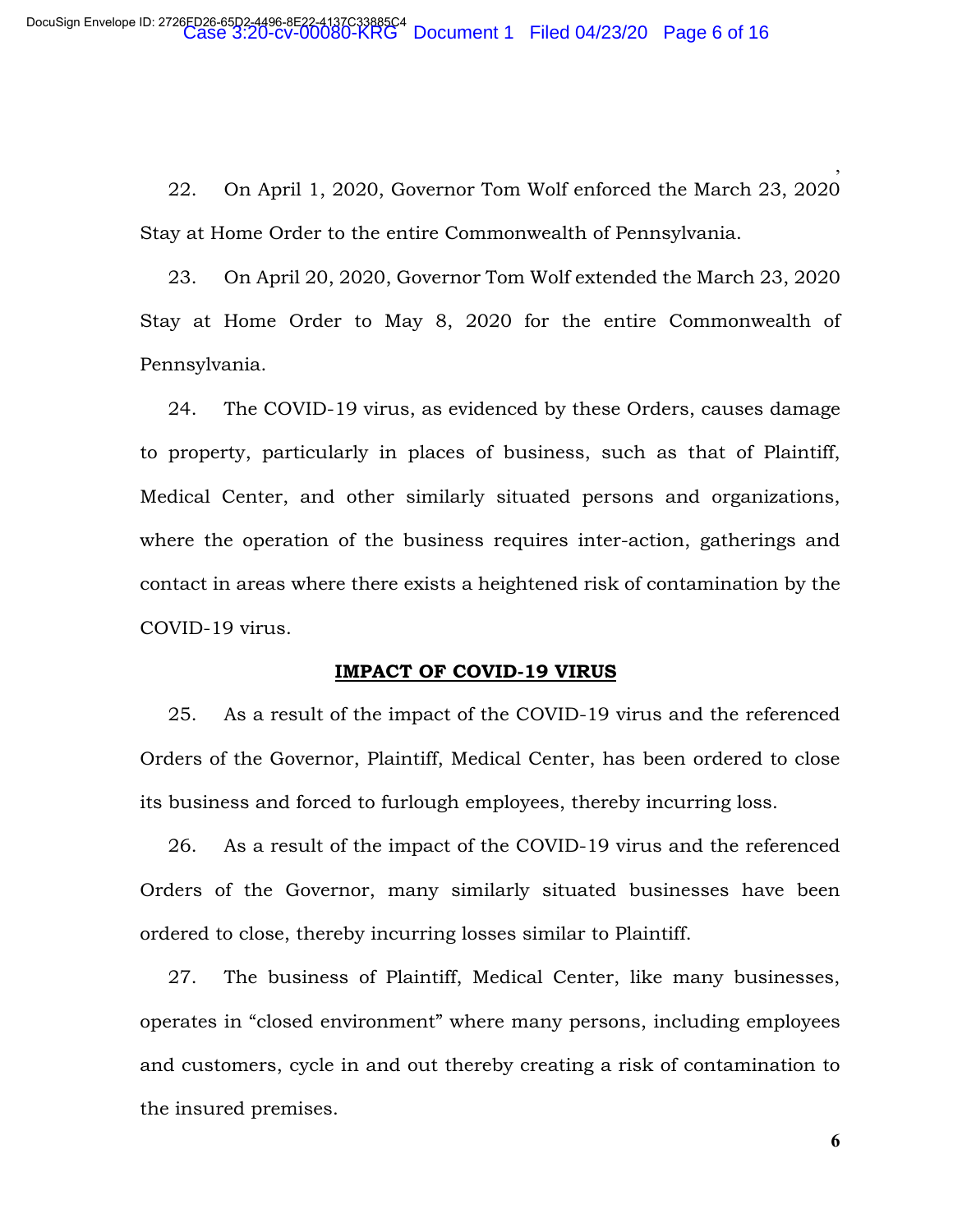28. As a result of the COVID-19 virus, the business of Plaintiff, Medical Center, like other similarly situated businesses, is susceptible to person to person, person to property, and property to person transmittal and contamination.

29. The COVID-19 pandemic has directly and adversely affected the business operations of Plaintiff, Medical Center, by causing damage and the risk of further harm to the property and its occupants.

30. Plaintiff, Medical Center, has suffered Business Income, Civil Authority and other related losses which are covered by policies of insurance issued by the Travelers Policy.

### **PLAINTIFF'S ALLEGATIONS**

31. Plaintiff, Medical Center, has made claim upon Defendant, Travelers, for recovery of losses caused by the COVID-19 virus and the referenced Orders.

32. Plaintiff, Medical Center, is entitled to a declaration that he is covered under the Travelers Policy for, *inter alia*, business income, extra expense, contamination, civil authority and other coverages under the Travelers Policy.

33. Plaintiff, Medical Center, is entitled to recover for all losses caused by the COVID-19 virus and the referenced Orders under the Travelers Policy.

34. Defendant, Travelers, has wrongfully denied the claims Plaintiff, Medical Center, for recovery of damages caused by the COVID-19 virus and

**7**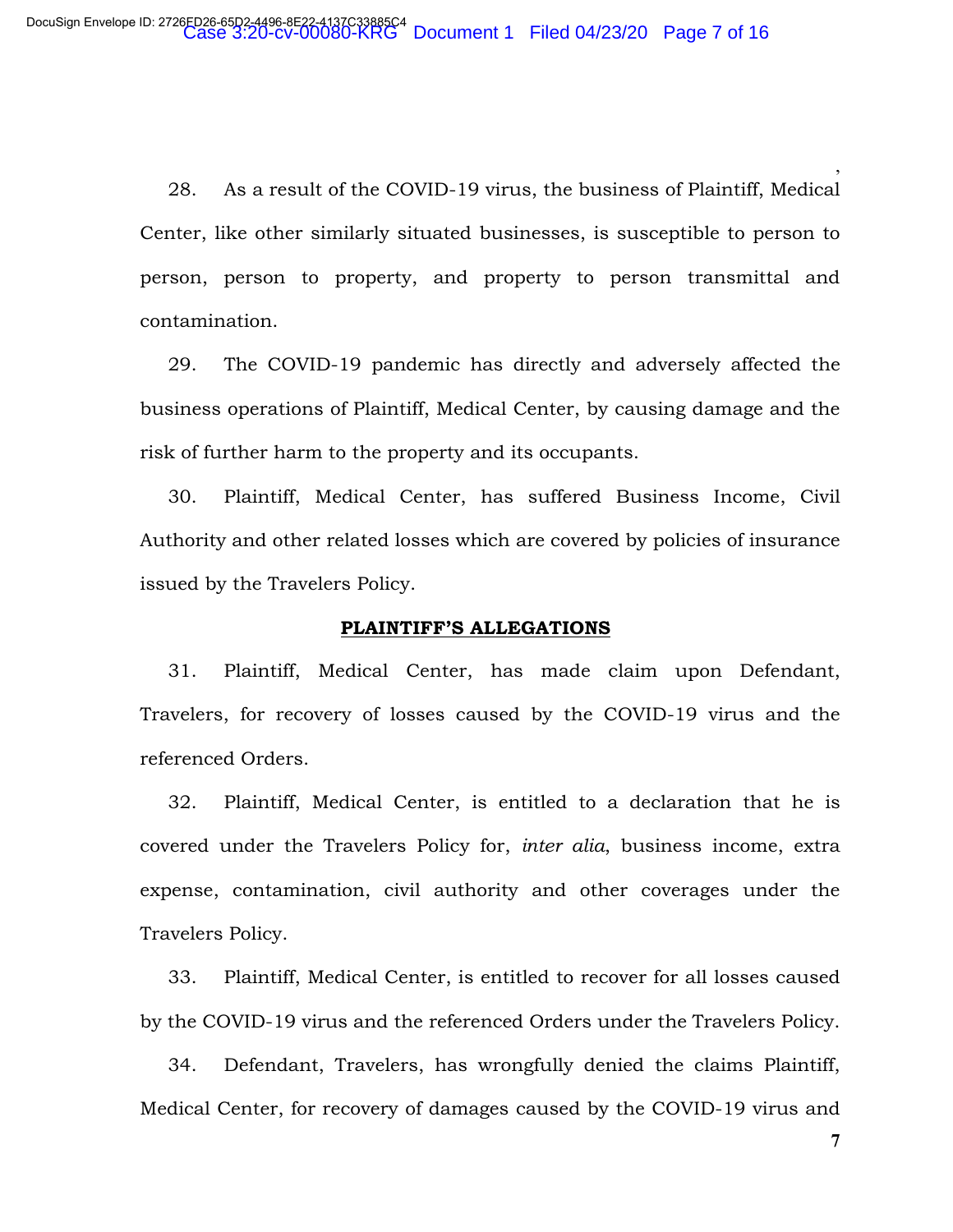referenced Orders. A true and correct copy of the Travelers Denial of Coverage Letter is attached hereto and marked as Exhibit "B".

35. Plaintiff, Medical Center, is entitled to a declaration that the policies of insurance issued Defendant, Travelers, provide coverage for the losses caused by the COVID-19 virus and referenced Orders.

36. Plaintiff, Medical Center, is entitled to an Order enjoining Defendant, Travelers, from denying coverage to insureds for business income, extra expense, contamination, civil authority and other coverages for losses caused by the COVID-19 virus and referenced Orders.

#### **CLASS ACTION ALLEGATIONS**

37. Plaintiff and the Class incorporate by reference each preceding and succeeding paragraph as though fully set forth therein.

38. Plaintiff brings all claims herein as class pursuant to Fed. R. Civ. P. 23. The requirements of Fed. R. Civ. P. 23 (a), (b)(2) and (b)(3) are met with the class defined below.

39. Defendant, Travelers, has wrongfully denied and/or failed to acknowledge the coverage to persons or organizations who have sustained covered losses caused by the COVID-19 virus and the referenced Orders.

40. Plaintiff, Medical Center, seeks to represent a class of Pennsylvania citizens who have sustained covered losses caused by the COVID-19 virus and the referenced Orders where: (a) Defendant, Travelers, issued a policy of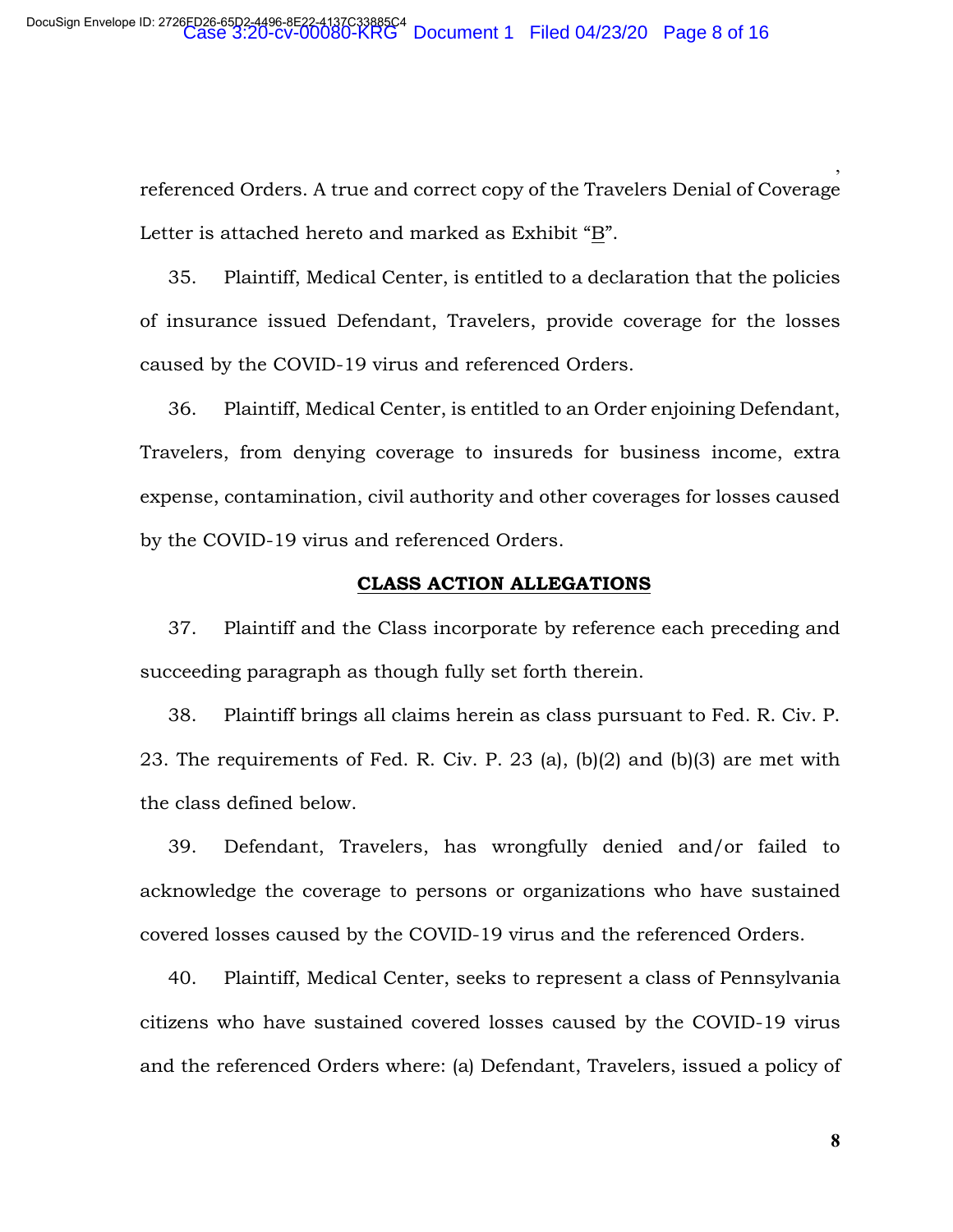insurance providing, *inter alia*, business income, extra expense, contamination, civil authority and other applicable coverages to each class member; (b) the putative class member has suffered covered losses under those policies by reason of the COVID-19 virus and referenced Orders; and (c) Defendant, Travelers, has disclaimed coverage and/or refused to acknowledge coverage under the policy in question for the loss.

41. Plaintiff, Medical Center, reserves the right to amend the definition and/or identify subclasses upon completion of class certification.

42. The putative class is limited to citizen citizens of the Commonwealth of Pennsylvania in numbers sufficient to allow class certification.

43. The members of the class are so numerous that joinder of them is impracticable.

44. Identification of the members of the class can be ascertained in and through discovery of the files and/or computer data base of Defendant, Travelers.

45. A class action is the only practicable means available for the members of the class to pursue the appropriate remedies and receive the necessary underinsured motorist benefits under the policies of insurance in question.

46. A class action is the only practicable means available to prevent the Defendant, Travelers, from engaging in the continuous and systematic denial

**9**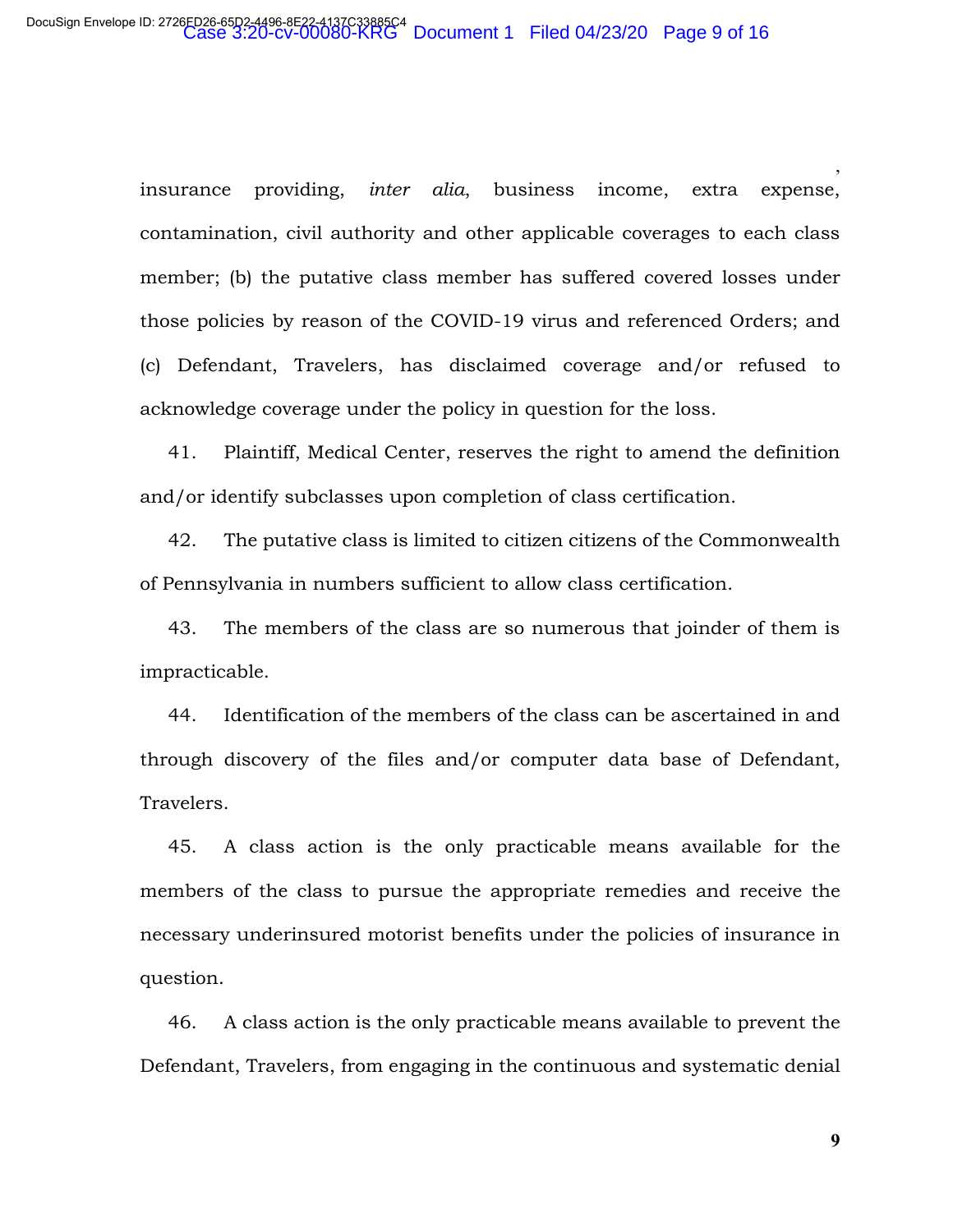and disclaimer of coverage for losses caused by the COVID-19 virus and referenced Orders.

47. The questions of law and fact are common to the members of the class which Plaintiff, Medical Center, seeks to represent.

48. The questions of law and fact common to the members of the class

predominate over questions that may affect only individual members.

49. The common questions of law and fact which control this litigation

predominate over any individual issues include, but are not limited to:

(a) Each member of the class suffered losses as a result of the COVID-19 virus and referenced Orders;

(b) Each member of the class is an insured under a policy of insurance issued by Defendant, Travelers, which provided business income, extra expense, contamination, civil authority and other coverages applicable to the loss;

(c) Each class member is eligible to recover under the policy issued by Defendant, Travelers, for the losses caused by the COVID-19 virus and the referenced Orders;

(d) Defendant, Travelers, has denied or refused to acknowledge coverage for the loss;

(e) The denial or refusal to acknowledge coverage is illegal and a breach of the terms and provisions of the policy at issue; and

(f) Each member of the class is entitled to a declaration that he or she is entitled to recover under the policy of insurance issued by Defendant, Travelers, for the losses caused by the COVID-19 virus and referenced Orders.

50. Plaintiff, Medical Center, is a member of the class that he seeks to

represent.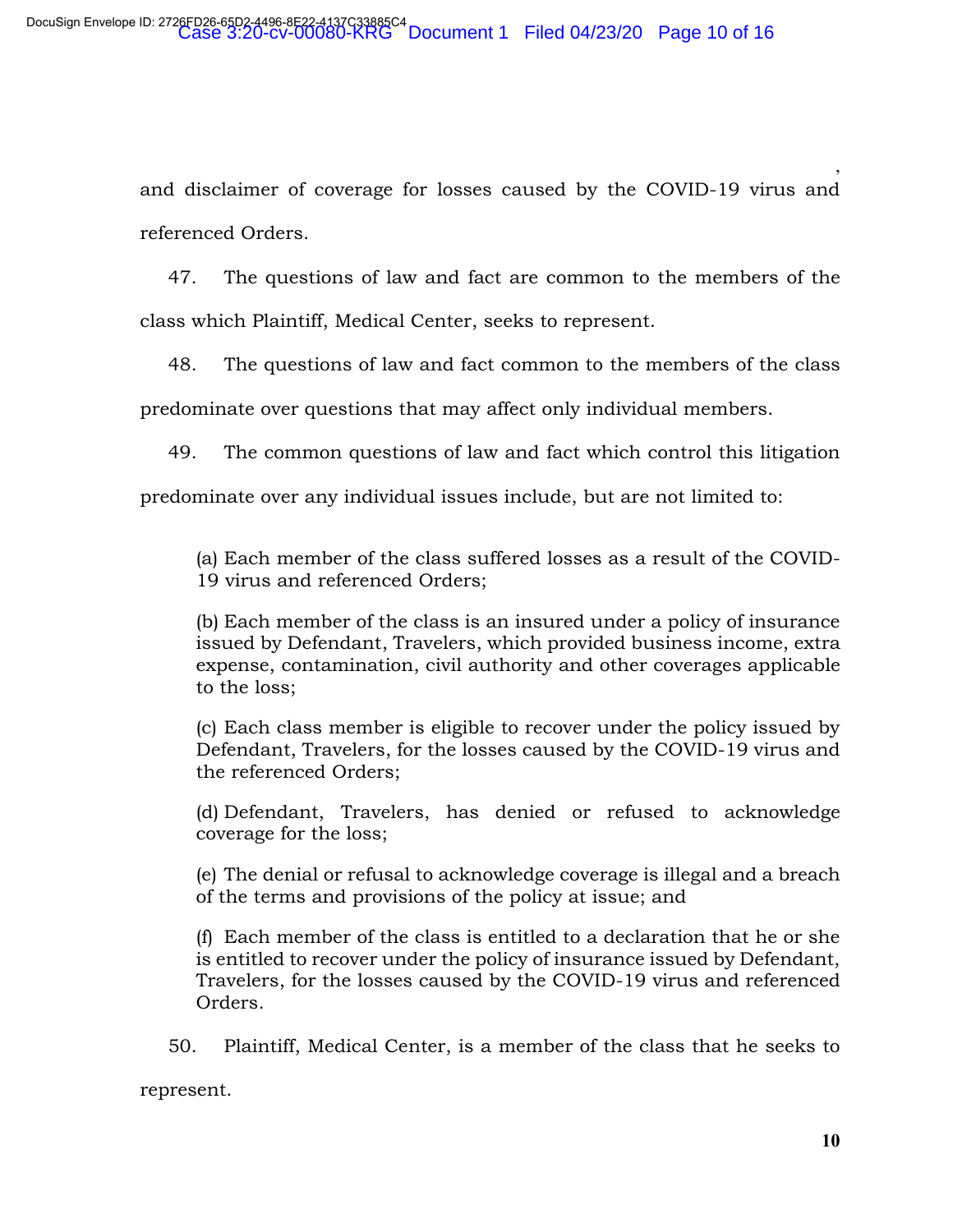51. The claims Plaintiff, Medical Center, are typical of the claims of other members of the class which he purports to represent.

52. Plaintiff, Medical Center, is well qualified to act as class representative.

53. Plaintiff, Medical Center, will fairly and adequately protect the interests of the members of the class.

54. Plaintiff, Medical Center, has no interest that is adverse or antagonistic to the interests of the members of the class.

55. Plaintiff, Medical Center, is committed to prosecuting the class action.

56. Plaintiff, Medical Center, has retained competent counsel who are experienced in litigation of this nature.

57. A class action is superior to other available methods for the fair and efficient adjudication of the controversy.

58. The expense and burden of individual litigation makes it unlikely that a substantial member of the class members will individually seek redress for the wrongs done to them.

59. It is desirable for all concerned to concentrate the litigation in this particular forum for adjudication.

60. Plaintiff, Medical Center, anticipates no difficulty in the management of this action as a class action.

**11**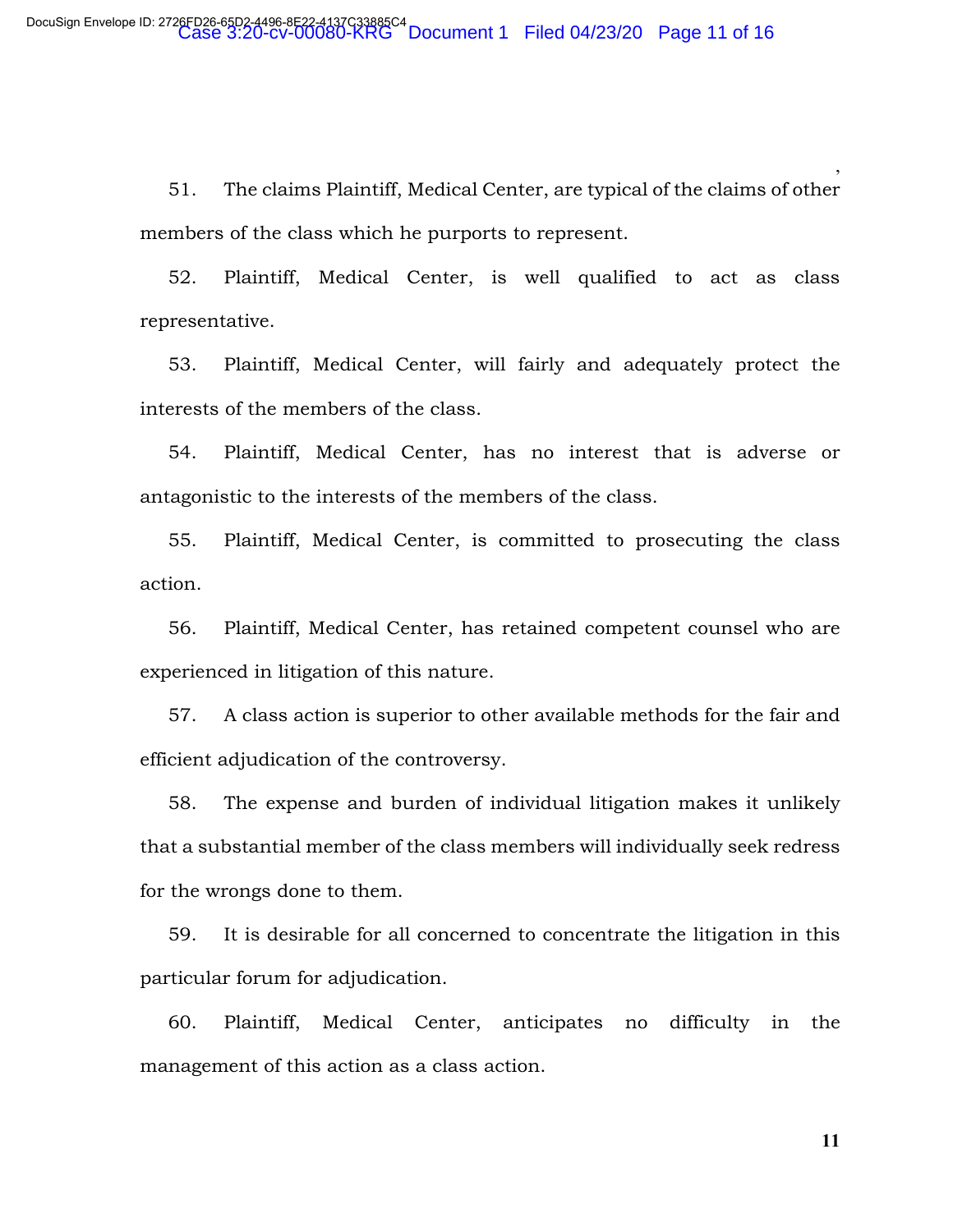61. The class action brought by Plaintiff, Medical Center, is a convenient and proper forum in which to litigate the claim.

62. The prosecution of separate actions by individual class members would create the risk of bearing inconsistent determinations that could confront Defendant, Travelers, with incompatible standards of conduct and which could prejudice non-parties to any adjudication or substantially impede their ability to protect their own interests because of the overriding common questions of law and fact involved in the matter.

63. Prosecution of these claims as a class action will result in an orderly and expeditious administration of the claims and will foster economies of time, effort and expense.

64. Prosecution of these claims as a class action will contribute to uniformity of decisions concerning the practices of Defendant, Travelers.

# **CAUSE OF ACTION COUNT I (Declaratory Relief)**

65. Plaintiff, Medical Center, hereby incorporates by reference the foregoing Paragraphs 1 through 35 of this Complaint as though same were fully set forth herein.

66. Plaintiff, Medical Center, is entitled to coverage under the Travelers Policy for the losses caused by the COVID-19 virus and referenced Orders.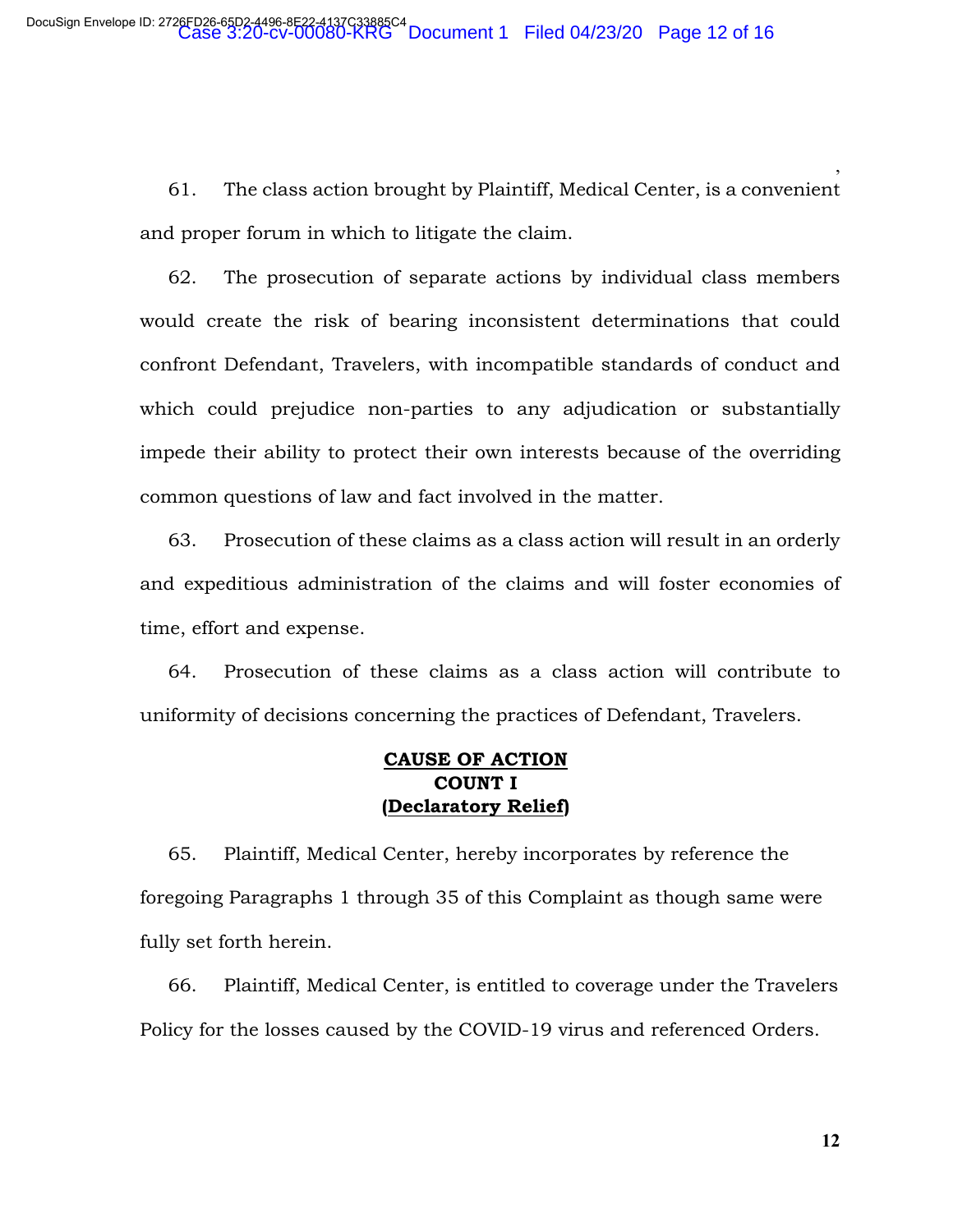67. Defendant, Travelers, has denied and/or refused to acknowledge coverage for the losses of Plaintiff, Medical Center, caused by the COVID-19 virus and the referenced Orders.

68. Plaintiff, Medical Center, is entitled to recover for losses covered by the COVID-19 virus and the referenced Orders under the Travelers Policy.

69. Defendant, Travelers, has wrongfully refused to provide coverage to Plaintiff, Medical Center, under the Travelers Policy.

70. The denial and refusal to acknowledge coverage to Plaintiff, Medical Center, under the Travelers Policy is a material breach of that policy.

71. The denial and refusal to acknowledge coverage to Plaintiff, Medical Center, under the Travelers Policy is in direct violation of the specific terms and provisions of the Travelers Policy.

72. Plaintiff, Medical Center, is entitled to a declaration that he is entitled to coverage for losses caused by the COVID-19 virus and the referenced Orders.

73. The controversy poses an issue for judicial determination under the Declaratory Judgment Act.

74. The controversy involves substantial rights of the parties to the action.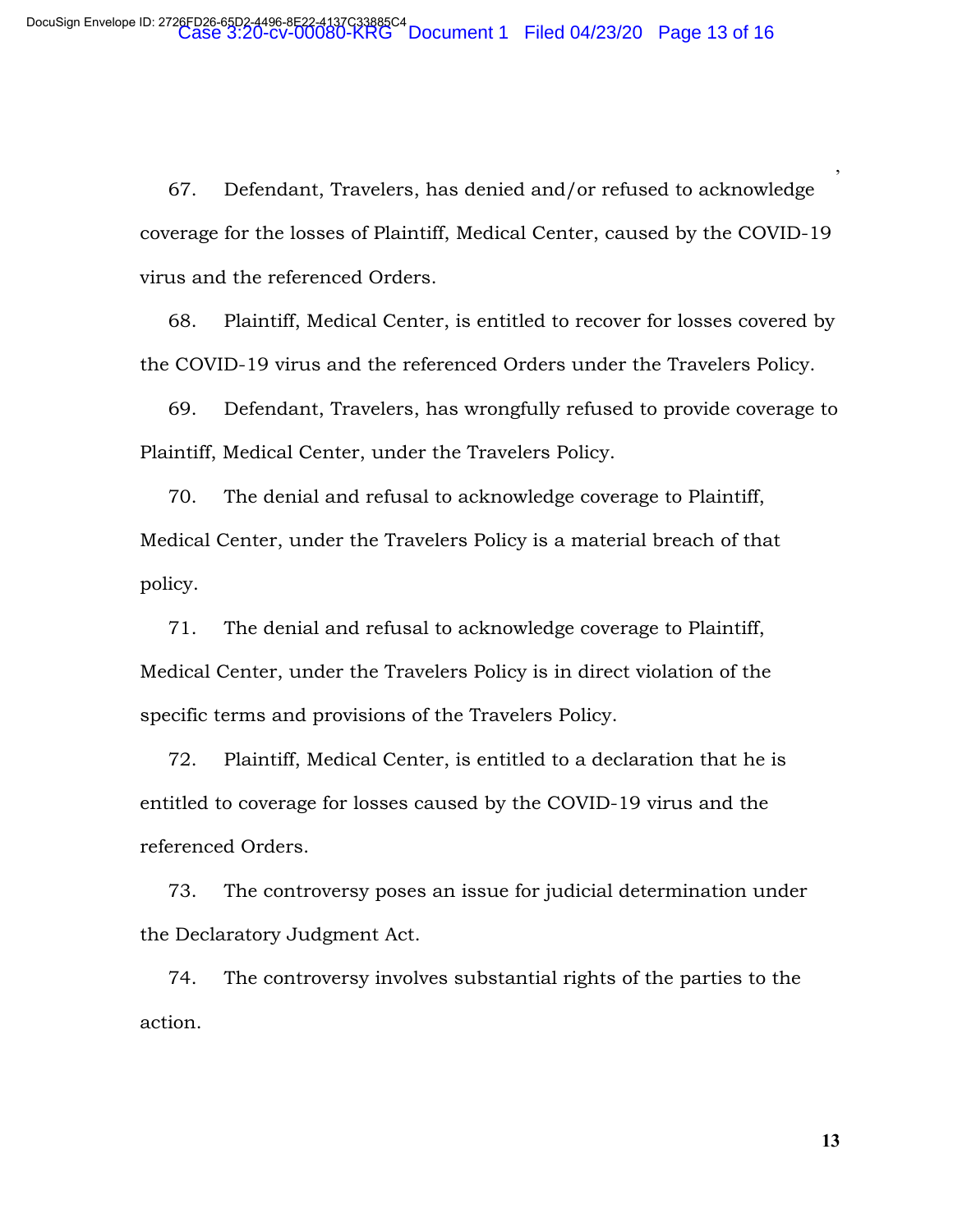75. The controversy poses an issue for judicial determination which is not within the scope of authority of any arbitrator or arbitration panel pursuant to the policy of insurance in question.

76. A judgment of this court in this action will also be useful for the purpose of clarifying and settling the legal relations at issue between the parties.

77. A judgment of this court will determine, terminate and afford relief

from the uncertainty and controversy giving rise to this action.

 WHEREFORE, Plaintiff, Chan Soon – Shiong Medical Center at Windber, respectfully requests that the Court enter an Order:

- (a) declaring that Plaintiff, Chan Soon Shiong Medical Center at Windber, is entitled to coverage for losses caused by the COVID-19 virus and the referenced Orders from Defendant, Travelers Property Casualty Company of America;
- (b) such other relief as the court deems appropriate.

# **COUNT II (Injunctive Relief)**

49. Plaintiff, Medical Center, hereby incorporates by reference the foregoing Paragraphs 1 through 48 of this Complaint as though same were fully set forth herein.

50. Plaintiff, Medical Center, has made claim upon Defendant, Travelers, for coverage for losses caused by the COVID-19 virus and the referenced Orders including but not limited to business income, extra expense, contamination, civil authority and other coverages.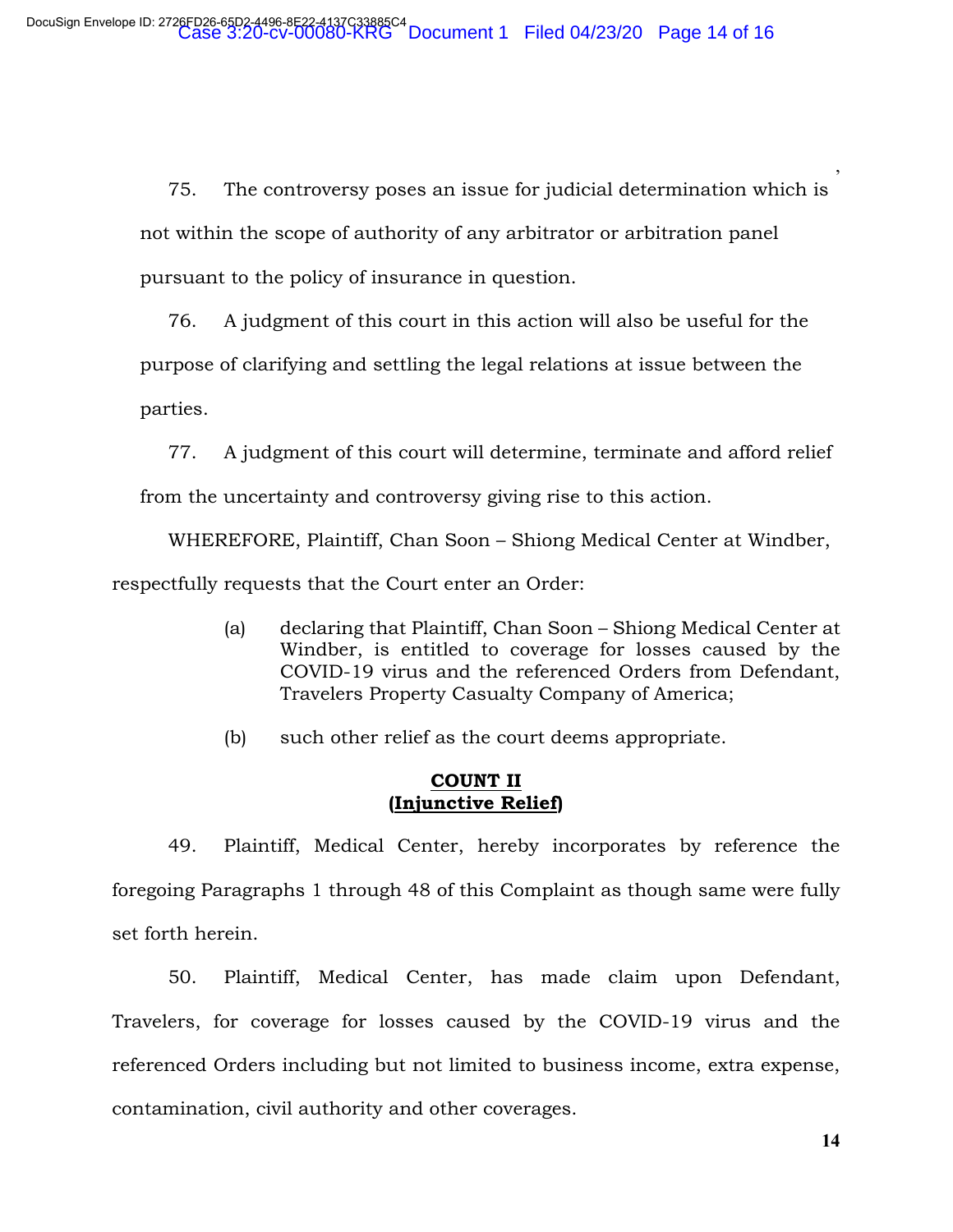51. Defendant, Travelers, has denied or refused to acknowledge coverage for the loss.

52. Defendant, Travelers, continues to deny and/or refused to acknowledge coverage for the losses caused by the COVID-19 virus and the referenced Orders.

53. Plaintiff, Medical Center, has suffered damages and/or is at immediate risk of suffering damages as a result of the continued denial and/or refusal to acknowledge coverage by Defendant, Travelers, for the loss caused by the COVID-19 virus and the referenced Orders.

54. Defendant, Travelers, must be enjoined from continuing to deny and/or refuse to acknowledge coverage to insureds for losses caused by the COVID-19 virus and the referenced Orders.

#### **PRAYER FOR RELIEF**

WHEREFORE, Plaintiff, Chan Soon – Shiong Medical Center at Windber, respectfully requests that the Court enter an Order enjoining Defendant, Travelers Property Casualty Company of America, from further denying coverage to Plaintiff, Chan Soon – Shiong Medical Center at Windber, for losses caused by the COVID-19 virus and the governmental Orders.

WHEREFORE, Plaintiff, Chan Soon – Shiong Medical Center at Windber, respectfully requests that the Court enter judgment against Defendant,